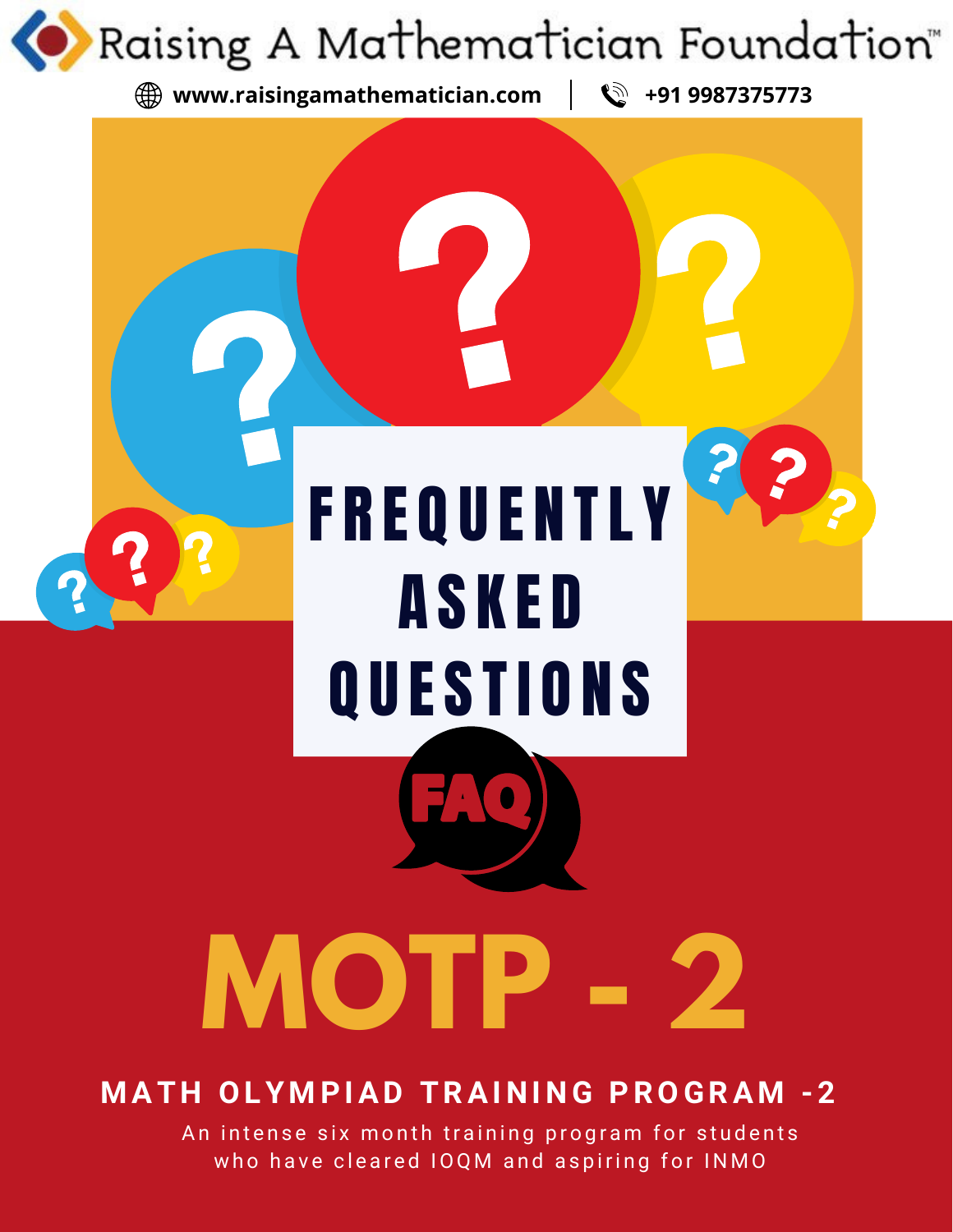

### **What is MOTP-2?**

The Math Olympiad Training Program Level  $-2$  (MOTP-2) is an intense online training program conducted by the senior faculty at RAM Foundation on advanced topics in Olympiads. By Olympiads, we mean the Regional Mathematics Olympiad, Indian National Mathematics Olympiad, etc. for high school and higher secondary school students.

### **Who can apply for this course?**

The course is meant for students who are confident in clearing an exam like Pre-RMO and certain about doing well in exams like RMO. To get a sense of the kind of questions that students ought to be comfortable doing, refer to a sample paper of RMO on this link. https://olympiads.hbcse.tifr.res.in/how-to-prepare/past-papers/. This course may not help students who are very new to the RMO kind of preparation. For RMO preparation, you can apply for our Math Olympiad Training Program Level –  $1(MOTP - 1)$ .

# **I am already doing the MOTP - 1 program and how is this different?**

The MOTP - 1 program is focused on helping students prepare for the RMO, which is the second stage in the series of exams that lead up to the IMO. The MOTP - 2 will focus on advanced topics in the stages ahead of RMO. The leap in difficulty between the RMO and INMO is quite huge.

### **Should I continue with MOTP - 1 or should I register for MOTP - 2?**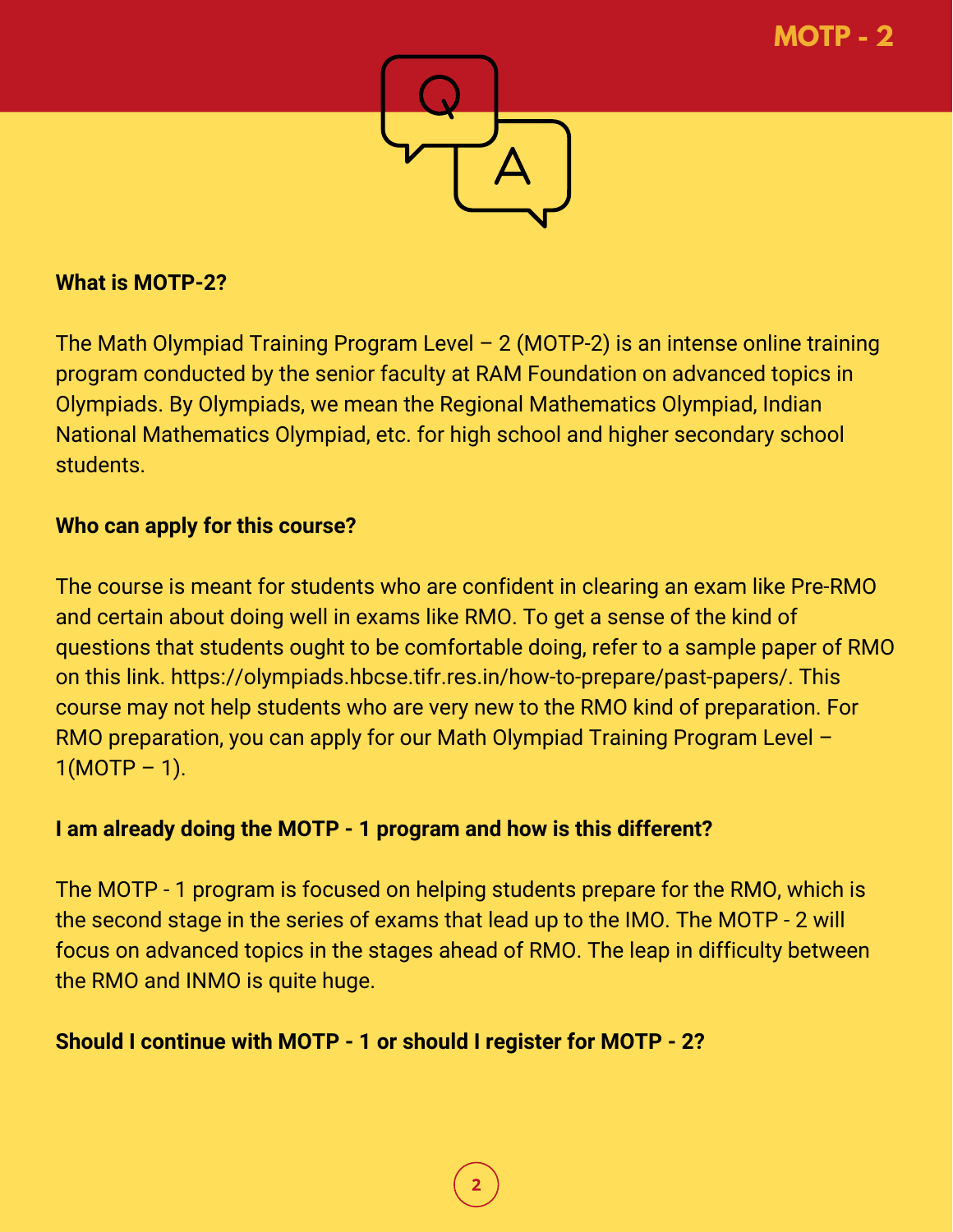

If you found the course material in MOTP - 1 challenging and struggled with the assignments, we suggest you repeat the course to build a strong foundation. If not, then you can register for MOTP-2. The questions in the Olympiad exams require strong analytical skills and a strong foundation in Mathematics on topics that are usually not covered in the school syllabus. It is common for students to spend 1-3 years preparing for the RMO before venturing into INMO preparation.

# **What is unique about RAM's MOTP-2 program?**

One of the many distinguishing factors of the MOTP-2 program is the faculty. The course is conducted by faculty with years of experience in Olympiad trading under whom many students have excelled in Olympiads.

# **What is the prerequisite required to join MOTP-2?**

The areas covered in Olympiads are arithmetic of integers, geometry, quadratic equations and expressions, trigonometry, co-ordinate geometry, the system of linear equations, permutations and combination, factorization of polynomial, inequalities, elementary combinatorics, probability theory and number theory, finite series, and complex numbers, and elementary graph theory. The major areas from which problems are given are algebra, combinatorics, geometry, and number theory. The problems under each topic involve a high level of difficulty and sophistication. The difficulty level increases from RMO to INMO to IMO.

A passion to learn, ability to persevere are the main prerequisites for this course. More often, the topics will need intense contemplation to understand and internalise. Continuous practice in problem solving is a must. While the course is challenging it is also fun. You will get exposed to how a Mathematician thinks and discovers.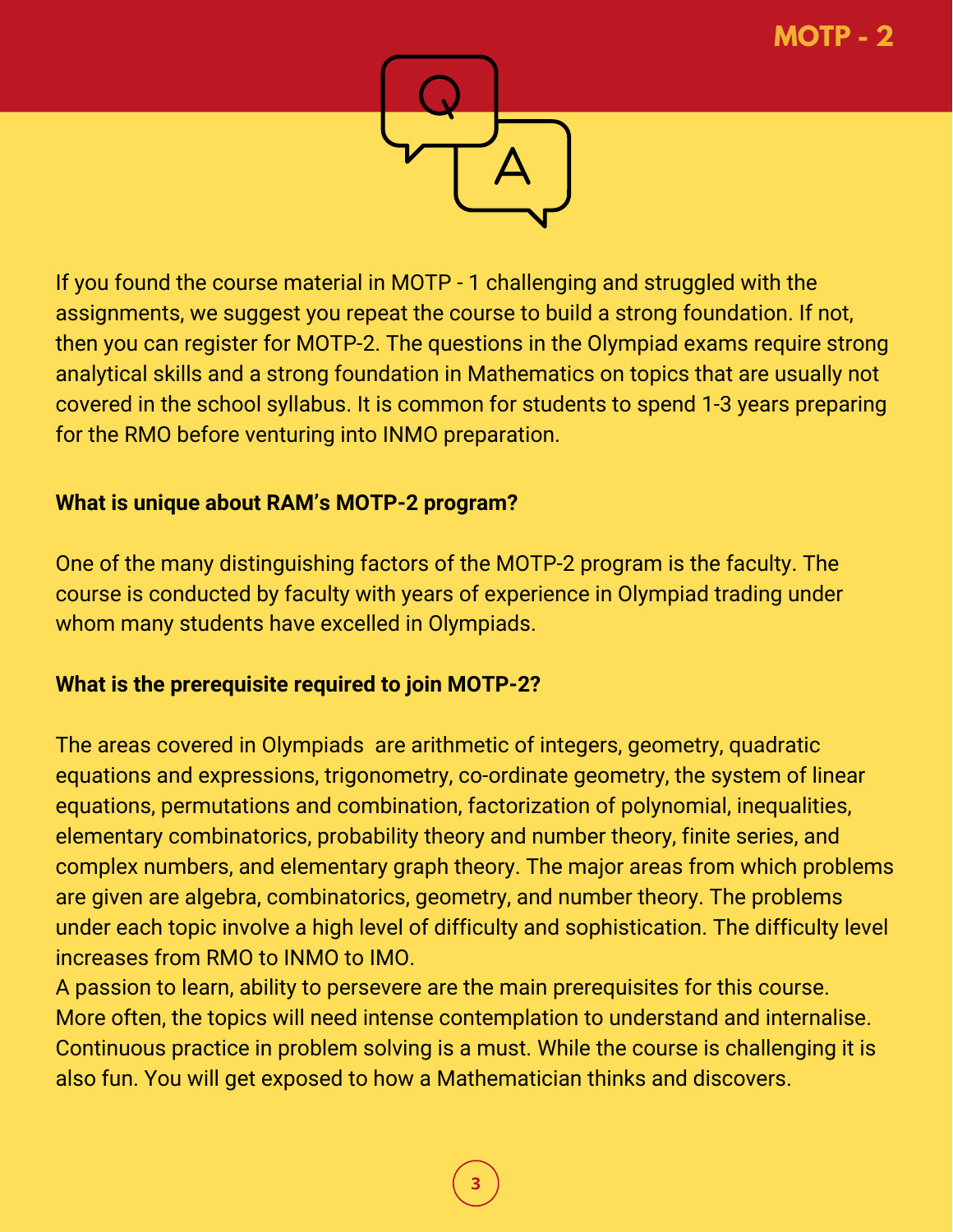

#### **How much work is expected of the student?**

The students will be given assignments and they would be expected to give their best on the assignments. Some of the problems might take days, weeks or even more than a month to arrive at the answer. Some, even beyond that. That is not because the student is weak but rather the problems are quite challenging. Solutions may not be presented easily because the aim is not to look at a solution but to struggle to find a solution. Through the process, students will learn to deal with frustration and develop patience and perseverance to deal with problems. The student can expect to spend at least 5-6 hours per week to do well on the homework.

#### **What day/ time is the class?**

The session will be once a week on Fridays from 7.00 pm to 9.00 pm (IST). The session will run from July to December. The first session will be on July 20, 2022.

# **Do colleges in India and abroad give preference to students who have participated in the Olympiads?**

Institutes like CMI and ISI in India do give a preference for students who do well in INMO. While applying to colleges outside India, the ranks in RMO or INMO are good ways to signal one's ability in Mathematics.

#### **How will the live sessions be conducted?**

The sessions will be conducted on the online platform 'Zoom'.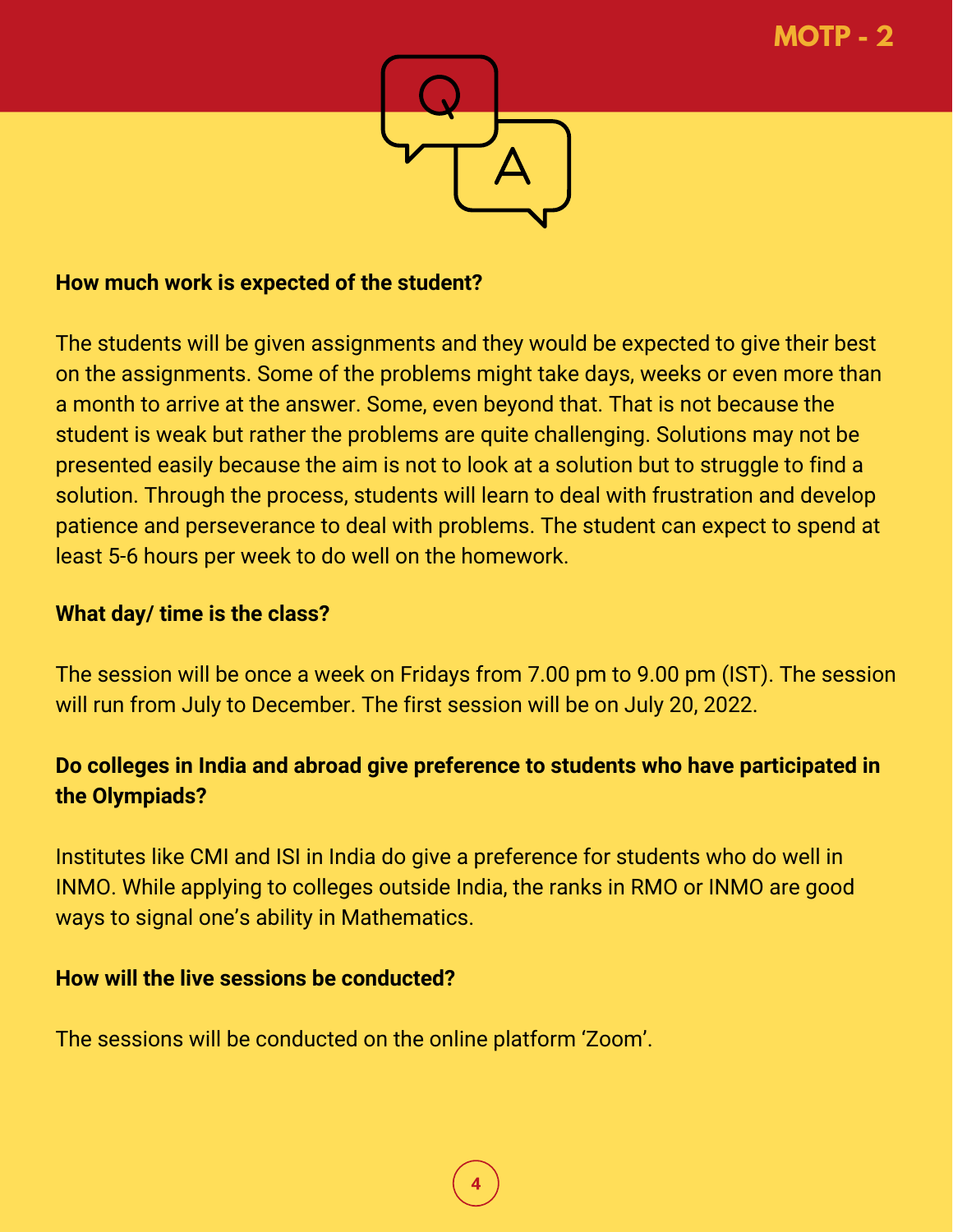

### **Can classes be rescheduled in case of an emergency at the students' end?**

This won't be possible because it won't be a one-on-one session. All sessions will be recorded and uploaded in the Google Classroom so that students can go through the recording if they miss any session.

#### **Will there be doubt clarifying sessions?**

Doubts clearing sessions will be offered periodically.

### **Will I get 1 on 1 attention?**

Being an online session with a group of students, it won't be possible to give 1 on 1 attention. However, given the small class size, students can expect the session to be personalised. Also, the strong peer group will also help in collaborative learning sessions.

#### **What is the course fee?**

The foundation runs on donations. There is a donation of INR 20,000 that the donor can make towards the foundation for sponsoring one student. Note that this is not a course fee but a donation for which you will receive an 80G tax exemption receipt. Since it is a donation, it won't be refundable.